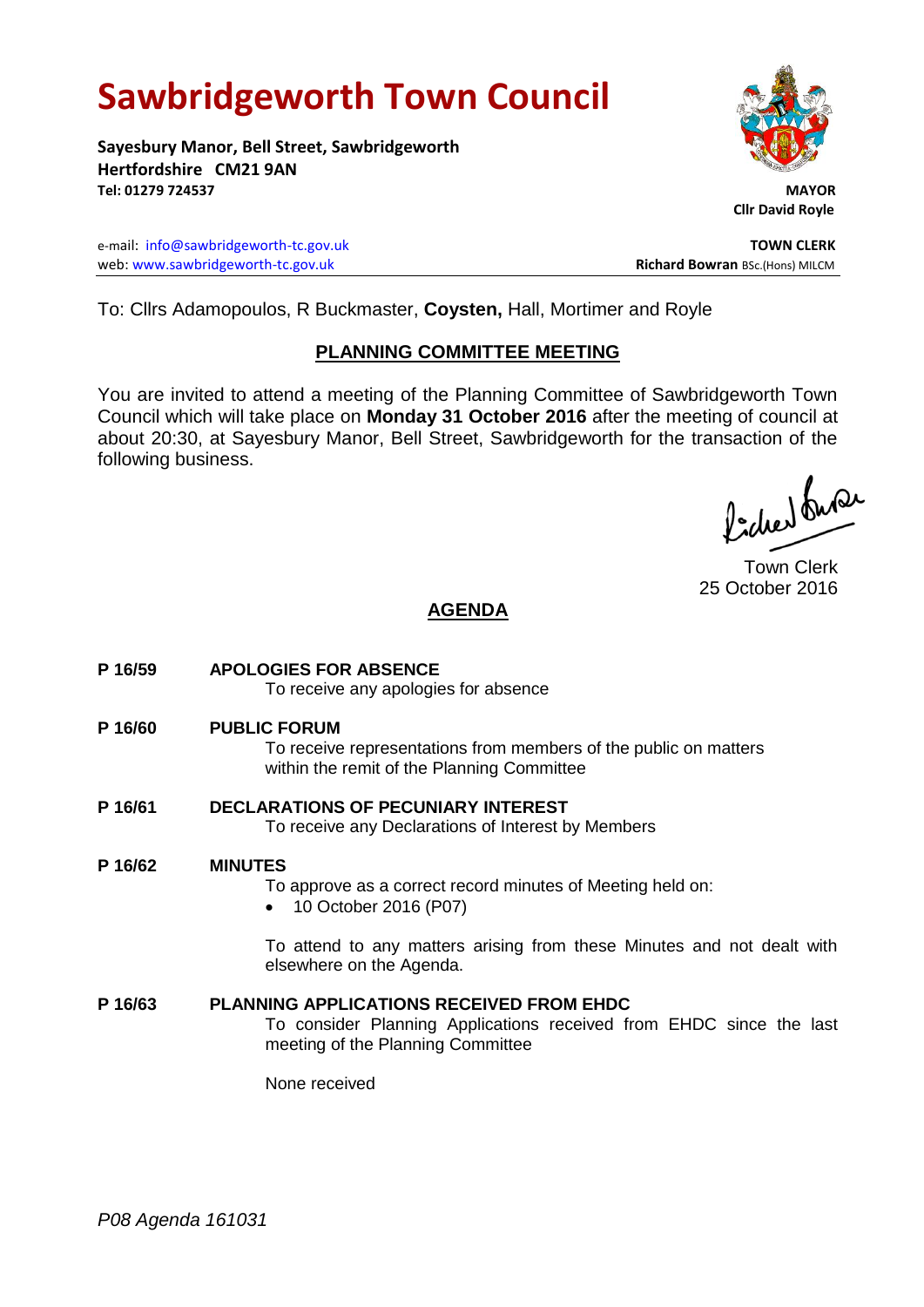#### **P 16/64 LATE PLANNING APPLICATIONS**

To deal with Planning Applications received from EHDC following the Publication of this Agenda and received before 28 October 2016

### **P 16/65 PLANNING DECISIONS MADE BY EHDC** To receive Planning Decisions from EHDC

#### **3/16/1421/FUL 33 The Forebury, CM21 9BD**

[Erection of detached 4no bedroom dwelling with associated car parking \(Amended](https://publicaccess.eastherts.gov.uk/online-applications/applicationDetails.do?activeTab=summary&keyVal=O92ATJGL00X00)  [scheme\) Retrospective](https://publicaccess.eastherts.gov.uk/online-applications/applicationDetails.do?activeTab=summary&keyVal=O92ATJGL00X00) **Applicant: Rambledale Ltd**  *STC Comment: Objection EHDC Decision: Refused*

**\_\_\_\_\_\_\_\_\_\_\_\_\_\_\_\_\_\_\_\_\_\_\_\_\_\_\_\_\_\_\_\_\_\_\_\_\_\_\_\_\_\_\_\_\_\_\_\_\_\_\_\_\_\_\_\_\_\_\_\_\_\_\_\_\_\_**

**\_\_\_\_\_\_\_\_\_\_\_\_\_\_\_\_\_\_\_\_\_\_\_\_\_\_\_\_\_\_\_\_\_\_\_\_\_\_\_\_\_\_\_\_\_\_\_\_\_\_\_\_\_\_\_\_\_\_\_\_\_\_\_\_\_\_**

**\_\_\_\_\_\_\_\_\_\_\_\_\_\_\_\_\_\_\_\_\_\_\_\_\_\_\_\_\_\_\_\_\_\_\_\_\_\_\_\_\_\_\_\_\_\_\_\_\_\_\_\_\_\_\_\_\_\_\_\_\_\_\_\_\_\_**

**\_\_\_\_\_\_\_\_\_\_\_\_\_\_\_\_\_\_\_\_\_\_\_\_\_\_\_\_\_\_\_\_\_\_\_\_\_\_\_\_\_\_\_\_\_\_\_\_\_\_\_\_\_\_\_\_\_\_\_\_\_\_\_\_\_\_**

#### **3/16/1725/FUL 42 School Lane, CM21 9FA**

[Change of use of amenity land to driveway](https://publicaccess.eastherts.gov.uk/online-applications/applicationDetails.do?activeTab=summary&keyVal=OB0UNYGLKV900) **Applicant: Mrs Nazanin Warren**  *STC Comment: No Objection EHDC Decision: Granted*

#### **3/16/1926/HH Lock Cottage, Sheering Mill Lane, CM21 9LR**

[Single storey rear extension](https://publicaccess.eastherts.gov.uk/online-applications/applicationDetails.do?activeTab=summary&keyVal=OCCZZPGLL6400) with mezzanine floor **Applicant: Mr Stephen Goodwin**  *STC Comment: No objection EHDC Decision: Granted*

# **3/16/1956/FUL 132 Cambridge Road, CM21 9BU**

[Change of use of land to residential](https://publicaccess.eastherts.gov.uk/online-applications/applicationDetails.do?activeTab=summary&keyVal=OCIV34GLL8X00) **Applicant: Mr & Mrs Tom Lee**  *STC Comment: No objection EHDC Decision: Refused*

#### **P 16/66 PLANNING APPEALS**

To receive notification from EHDC of Planning Appeals

**\_\_\_\_\_\_\_\_\_\_\_\_\_\_\_\_\_\_\_\_\_\_\_\_\_\_\_\_\_\_\_\_\_\_\_\_\_\_\_\_\_\_\_\_\_\_\_\_\_\_\_\_\_\_\_\_\_\_\_\_\_\_\_\_\_\_**

None received

Plans are no longer available in the Council Office for inspection. They are available on-line on the East Herts District Council web-site.

Members of the public and press are cordially invited to attend all meetings of the Council and its committees.